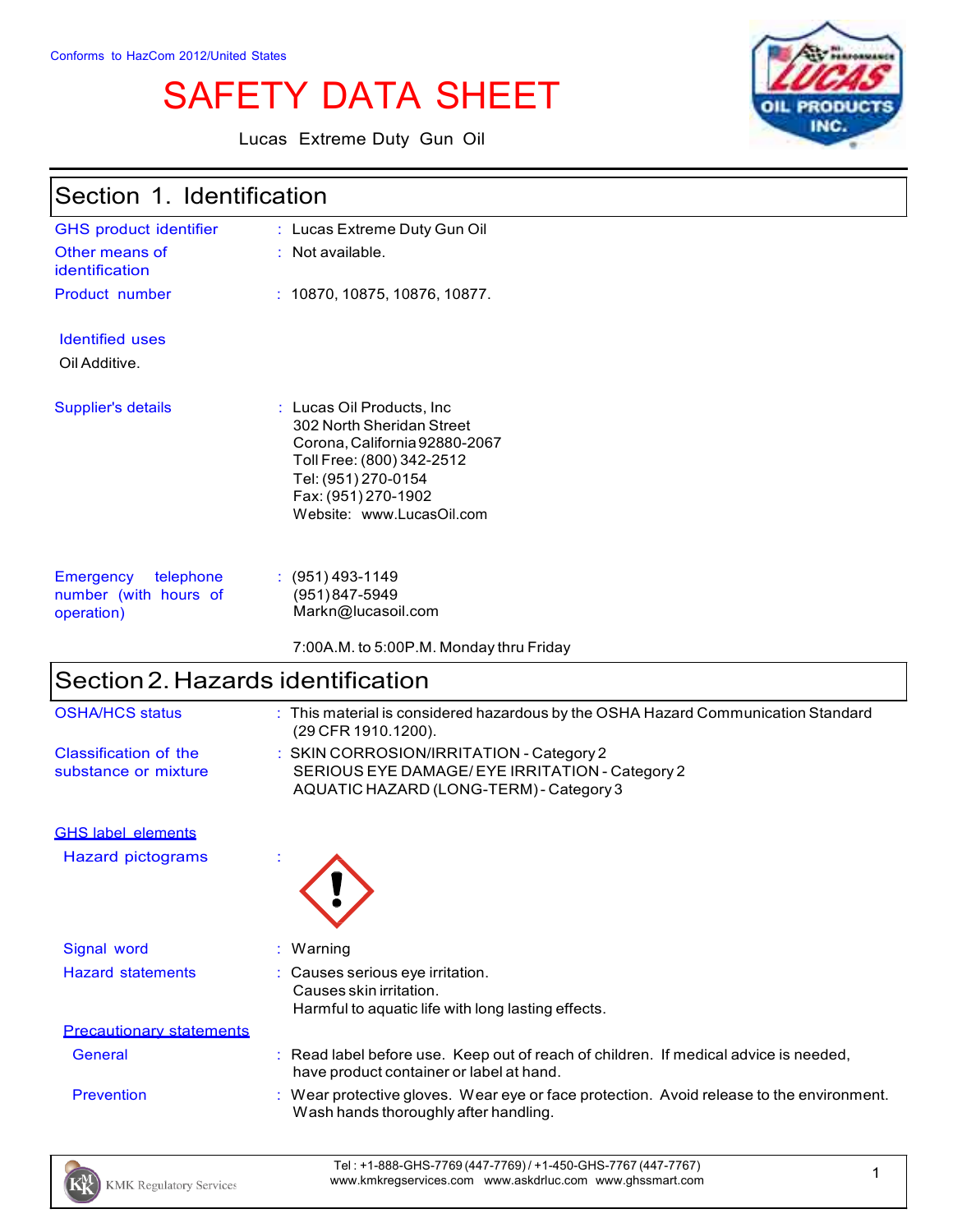### Section2.Hazards identification

| Response                                   | : IF ON SKIN: Wash with plenty of soap and water. Take off contaminated clothing.<br>Wash contaminated clothing before reuse. If skin irritation occurs: Get medical<br>attention. IF IN EYES: Rinse cautiously with water for several minutes. Remove<br>contact lenses, if present and easy to do. Continue rinsing. If eye irritation persists: Get<br>medical attention. |
|--------------------------------------------|------------------------------------------------------------------------------------------------------------------------------------------------------------------------------------------------------------------------------------------------------------------------------------------------------------------------------------------------------------------------------|
| <b>Storage</b>                             | $:$ Not applicable.                                                                                                                                                                                                                                                                                                                                                          |
| <b>Disposal</b>                            | : Dispose of contents and container in accordance with all local, regional, national and<br>international regulations.                                                                                                                                                                                                                                                       |
| <b>Hazards not otherwise</b><br>classified | $\therefore$ None known.                                                                                                                                                                                                                                                                                                                                                     |
|                                            |                                                                                                                                                                                                                                                                                                                                                                              |

### Section 3. Composition/information on ingredients

| Substance/mixture | : Mixture                   |
|-------------------|-----------------------------|
| Other means of    | $\therefore$ Not available. |
| identification    |                             |

#### CAS number/other identifiers

| <b>CAS</b> number         | $\therefore$ Not applicable. |               |                   |
|---------------------------|------------------------------|---------------|-------------------|
| <b>Product code</b>       | : Not available.             |               |                   |
| Ingredient name           |                              | $\frac{9}{6}$ | <b>CAS</b> number |
| Zinc Alkyldithiophosphate |                              | 15            | 68649-42-3        |

Any concentration shown as a range is to protect confidentiality or is due to batch variation.

There are no additional ingredients present which, within the current knowledge of the supplier and in the concentrations applicable, are classified as hazardous to health or the environment and hence require reporting in this section.

Occupational exposure limits, if available, are listed in Section 8.

### Section 4. First aid measures

#### Description of necessary first aid measures

| Eye contact         | : Immediately flush eyes with plenty of water, occasionally lifting the upper and lower<br>eyelids. Check for and remove any contact lenses. Continue to rinse for at least 20<br>minutes. Get medical attention.                                                                                                                                                                                                                                                                                                                                                                                                                                                                                                             |
|---------------------|-------------------------------------------------------------------------------------------------------------------------------------------------------------------------------------------------------------------------------------------------------------------------------------------------------------------------------------------------------------------------------------------------------------------------------------------------------------------------------------------------------------------------------------------------------------------------------------------------------------------------------------------------------------------------------------------------------------------------------|
| Inhalation          | Remove victim to fresh air and keep at rest in a position comfortable for breathing. If not<br>breathing, if breathing is irregular or if respiratory arrest occurs, provide artificial<br>respiration or oxygen by trained personnel. It may be dangerous to the person providing<br>aid to give mouth-to-mouth resuscitation. Get medical attention if adverse health effects<br>persist or are severe. If unconscious, place in recovery position and get medical<br>attention immediately. Maintain an open airway. Loosen tight clothing such as a collar,<br>tie, belt or waistband.                                                                                                                                    |
| <b>Skin contact</b> | : Flush contaminated skin with plenty of water. Continue to rinse for at least 20 minutes.<br>Get medical attention. Wash clothing before reuse. Clean shoes thoroughly before<br>reuse.                                                                                                                                                                                                                                                                                                                                                                                                                                                                                                                                      |
| Ingestion           | : Wash out mouth with water. Remove dentures if any. Remove victim to fresh air and<br>keep at rest in a position comfortable for breathing. If material has been swallowed and<br>the exposed person is conscious, give small quantities of water to drink. Stop if the<br>exposed person feels sick as vomiting may be dangerous. Do not induce vomiting<br>unless directed to do so by medical personnel. If vomiting occurs, the head should be<br>kept low so that vomit does not enter the lungs. Get medical attention if adverse health<br>effects persist or are severe. Never give anything by mouth to an unconscious person.<br>If unconscious, place in recovery position and get medical attention immediately. |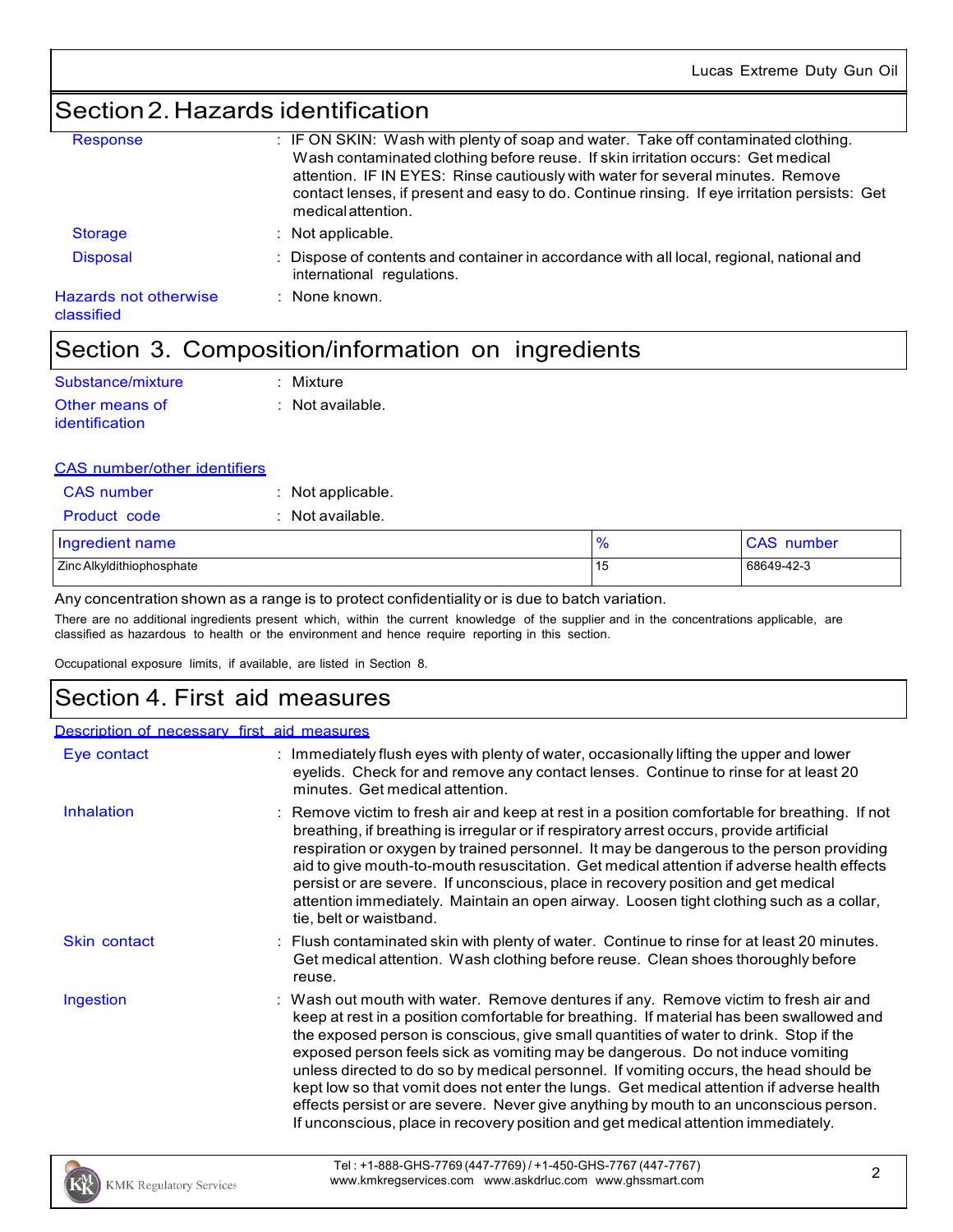# Section 4. First aid measures

Maintain an open airway. Loosen tight clothing such as a collar, tie, belt or waistband.

#### Most important symptoms/effects, acute and delayed

| Potential acute health effects |                                                                                                                                                                               |
|--------------------------------|-------------------------------------------------------------------------------------------------------------------------------------------------------------------------------|
| Eye contact                    | : Causes serious eye irritation.                                                                                                                                              |
| Inhalation                     | : No known significant effects or critical hazards.                                                                                                                           |
| <b>Skin contact</b>            | $:$ Causes skin irritation.                                                                                                                                                   |
| Ingestion                      | : Irritating to mouth, throat and stomach.                                                                                                                                    |
| Over-exposure signs/symptoms   |                                                                                                                                                                               |
| Eye contact                    | $\therefore$ Adverse symptoms may include the following:<br>pain or irritation<br>watering<br>redness                                                                         |
| <b>Inhalation</b>              | : No known significant effects or critical hazards.                                                                                                                           |
| <b>Skin contact</b>            | $:$ Adverse symptoms may include the following:<br>irritation<br>redness                                                                                                      |
| Ingestion                      | $:$ No known significant effects or critical hazards.                                                                                                                         |
|                                | Indication of immediate medical attention and special treatment needed, if necessary                                                                                          |
| Notes to physician             | : Treat symptomatically. Contact poison treatment specialist immediately if large<br>quantities have been ingested or inhaled.                                                |
| Specific treatments            | $:$ No specific treatment.                                                                                                                                                    |
| Protection of first-aiders     | : No action shall be taken involving any personal risk or without suitable training. It may<br>be dangerous to the person providing aid to give mouth-to-mouth resuscitation. |

See toxicological information (Section 11)

# Section 5. Fire-fighting measures

| <b>Extinguishing media</b>                        |                                                                                                                                                                                                               |
|---------------------------------------------------|---------------------------------------------------------------------------------------------------------------------------------------------------------------------------------------------------------------|
| Suitable extinguishing<br>media                   | : Use an extinguishing agent suitable for the surrounding fire.                                                                                                                                               |
| Unsuitable extinguishing<br>media                 | : Straight streams of water.                                                                                                                                                                                  |
| Specific hazards arising<br>from the chemical     | : This material is harmful to aquatic life with long lasting effects. Fire water contaminated<br>with this material must be contained and prevented from being discharged to any<br>waterway, sewer or drain. |
| Hazardous thermal<br>decomposition products       | : No specific data.                                                                                                                                                                                           |
| Special protective actions<br>for fire-fighters   | : No special measures are required.                                                                                                                                                                           |
| Special protective<br>equipment for fire-fighters | : Fire-fighters should wear appropriate protective equipment and self-contained breathing<br>apparatus (SCBA) with a full face-piece operated in positive pressure mode.                                      |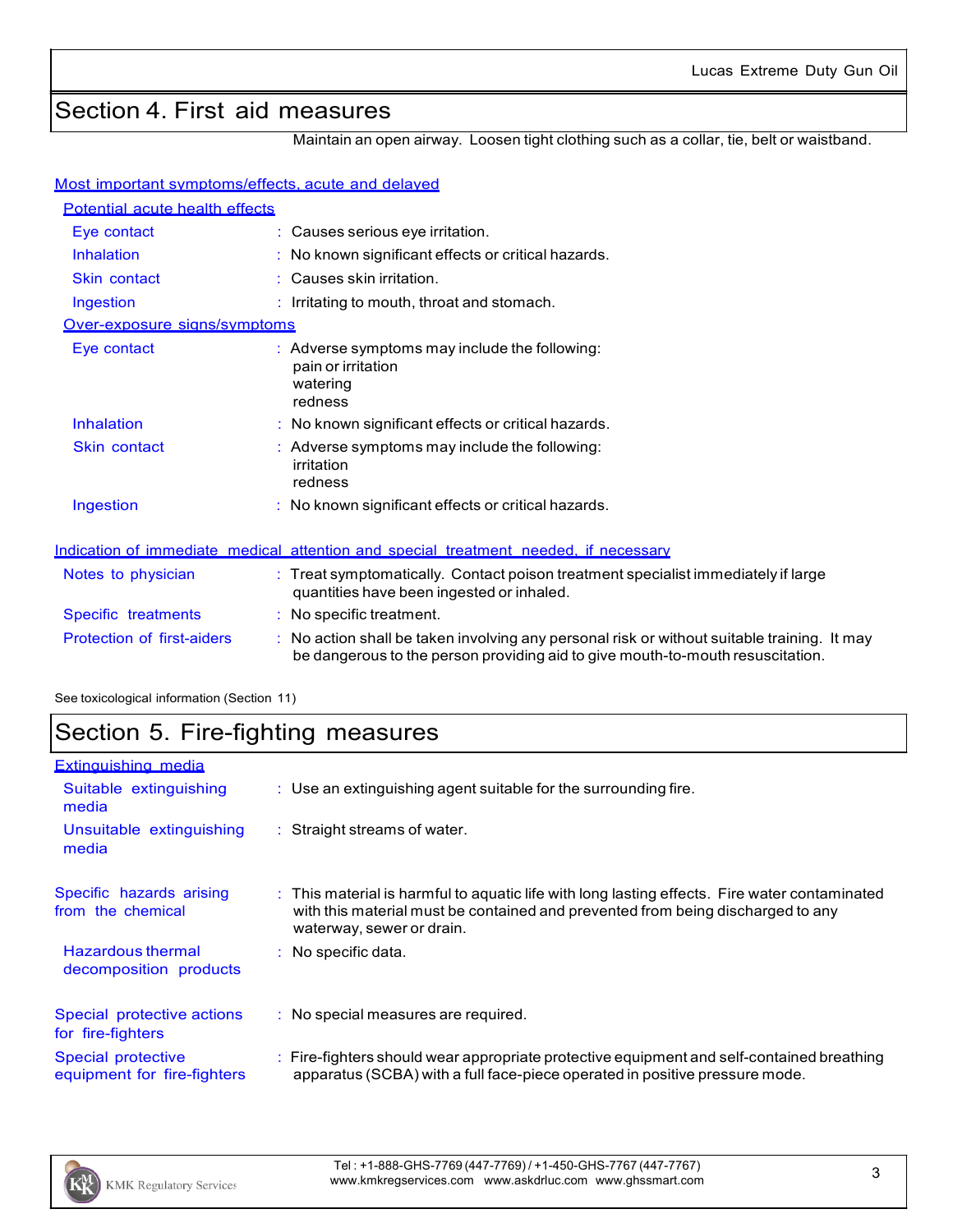### Section 6. Accidental release measures

#### Personal precautions, protective equipment and emergency procedures

|                                                       | <u> A CONTAIN DI COLORIO A DI CROCHTO CALIBITIONI CHILOI QUITOT DI COCALIDI</u>                                                                                                                                                                                                                                                                                                      |
|-------------------------------------------------------|--------------------------------------------------------------------------------------------------------------------------------------------------------------------------------------------------------------------------------------------------------------------------------------------------------------------------------------------------------------------------------------|
| For non-emergency<br>personnel                        | : No action shall be taken involving any personal risk or without suitable training. Keep<br>unnecessary and unprotected personnel from entering. Do not touch or walk through<br>spilled material. Avoid breathing vapor or mist. Provide adequate ventilation. Wear<br>appropriate respirator when ventilation is inadequate. Put on appropriate personal<br>protective equipment. |
| For emergency responders :                            | If specialized clothing is required to deal with the spillage, take note of any information in<br>Section 8 on suitable and unsuitable materials. See also the information in "For non-<br>emergency personnel".                                                                                                                                                                     |
| <b>Environmental precautions</b>                      | : Avoid dispersal of spilled material and runoff and contact with soil, waterways, drains<br>and sewers. Inform the relevant authorities if the product has caused environmental<br>pollution (sewers, waterways, soil or air). Water polluting material. May be harmful to<br>the environment if released in large quantities.                                                      |
| Methods and materials for containment and cleaning up |                                                                                                                                                                                                                                                                                                                                                                                      |
| Small spill                                           | : Stop leak if without risk. Move containers from spill area. Dilute with water and mop up<br>if water-soluble. Alternatively, or if water-insoluble, absorb with an inert dry material and<br>place in an appropriate waste disposal container. Dispose of via a licensed waste<br>disposalcontractor.                                                                              |
| Large spill                                           | Stop leak if without risk. Move containers from spill area. Approach release from<br>upwind. Prevent entry into sewers, water courses, basements or confined areas. Wash<br>spillages into an effluent treatment plant or proceed as follows. Contain and collect<br>spillage with non-combustible, absorbent material e.g. sand, earth, vermiculite or                              |

diatomaceous earth and place in container for disposal according to local regulations (see Section 13). Dispose of via a licensed waste disposal contractor. Contaminated absorbent material may pose the same hazard as the spilled product. Note: see Section 1 for emergency contact information and Section 13 for waste disposal.

# Section 7. Handling and storage

| <b>Precautions for safe handling</b>                               |                                                                                                                                                                                                                                                                                                                                                                                                                                                                                                               |
|--------------------------------------------------------------------|---------------------------------------------------------------------------------------------------------------------------------------------------------------------------------------------------------------------------------------------------------------------------------------------------------------------------------------------------------------------------------------------------------------------------------------------------------------------------------------------------------------|
| <b>Protective measures</b>                                         | : Put on appropriate personal protective equipment (see Section 8). Do not ingest. Avoid<br>contact with eyes, skin and clothing. Avoid breathing vapor or mist. Avoid release to<br>the environment. Keep in the original container or an approved alternative made from a<br>compatible material, kept tightly closed when not in use. Empty containers retain<br>product residue and can be hazardous. Do not reuse container.                                                                             |
| Advice on general<br>occupational hygiene                          | : Eating, drinking and smoking should be prohibited in areas where this material is<br>handled, stored and processed. Workers should wash hands and face before eating,<br>drinking and smoking. See also Section 8 for additional information on hygiene<br>measures.                                                                                                                                                                                                                                        |
| Conditions for safe storage,<br>including any<br>incompatibilities | : Store in accordance with local regulations. Store in original container protected from<br>direct sunlight in a dry, cool and well-ventilated area, away from incompatible materials<br>(see Section 10) and food and drink. Keep container tightly closed and sealed until<br>ready for use. Containers that have been opened must be carefully resealed and kept<br>upright to prevent leakage. Do not store in unlabeled containers. Use appropriate<br>containment to avoid environmental contamination. |

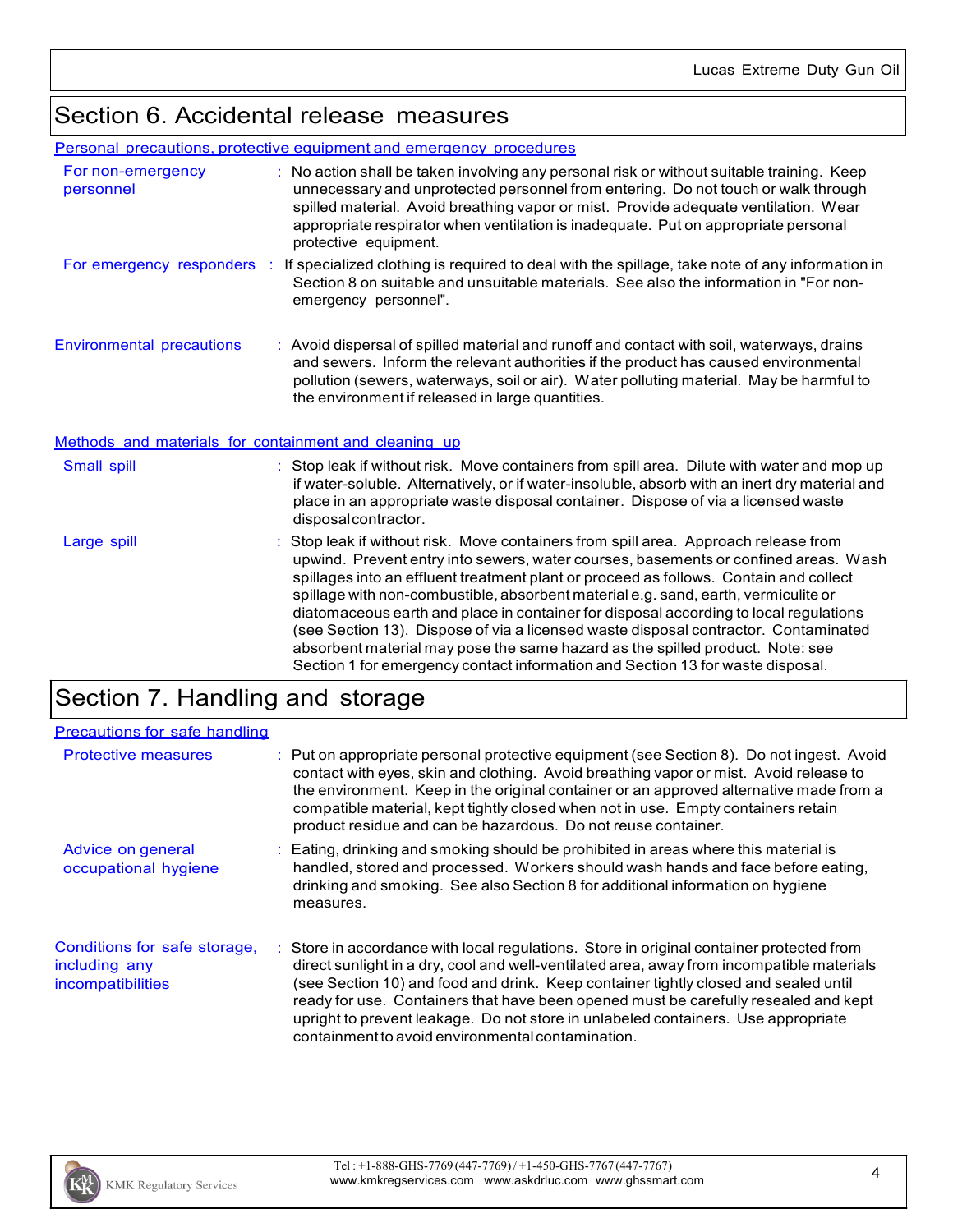## Section 8. Exposure controls/personal protection

| Control parameters |
|--------------------|
|                    |

Occupational exposure limits

None.

| Appropriate engineering<br>controls       | Good general ventilation should be sufficient to control worker exposure to airborne<br>contaminants.                                                                                                                                                                                                                                                                                                                                                                                                                                                                                                                |
|-------------------------------------------|----------------------------------------------------------------------------------------------------------------------------------------------------------------------------------------------------------------------------------------------------------------------------------------------------------------------------------------------------------------------------------------------------------------------------------------------------------------------------------------------------------------------------------------------------------------------------------------------------------------------|
| <b>Environmental exposure</b><br>controls | : Emissions from ventilation or work process equipment should be checked to ensure<br>they comply with the requirements of environmental protection legislation.                                                                                                                                                                                                                                                                                                                                                                                                                                                     |
| Individual protection measures            |                                                                                                                                                                                                                                                                                                                                                                                                                                                                                                                                                                                                                      |
| Hygiene measures                          | : Wash hands, forearms and face thoroughly after handling chemical products, before<br>eating, smoking and using the lavatory and at the end of the working period.<br>Appropriate techniques should be used to remove potentially contaminated clothing.<br>Wash contaminated clothing before reusing. Ensure that eyewash stations and safety<br>showers are close to the workstation location.                                                                                                                                                                                                                    |
| Eye/face protection                       | Safety eyewear complying with an approved standard should be used when a risk<br>assessment indicates this is necessary to avoid exposure to liquid splashes, mists,<br>gases or dusts. If contact is possible, the following protection should be worn, unless<br>the assessment indicates a higher degree of protection: chemical splash goggles.                                                                                                                                                                                                                                                                  |
| <b>Skin protection</b>                    |                                                                                                                                                                                                                                                                                                                                                                                                                                                                                                                                                                                                                      |
| Hand protection                           | Chemical-resistant, impervious gloves complying with an approved standard should be<br>worn at all times when handling chemical products if a risk assessment indicates this is<br>necessary. Considering the parameters specified by the glove manufacturer, check<br>during use that the gloves are still retaining their protective properties. It should be<br>noted that the time to breakthrough for any glove material may be different for different<br>glove manufacturers. In the case of mixtures, consisting of several substances, the<br>protection time of the gloves cannot be accurately estimated. |
| <b>Body protection</b>                    | : Personal protective equipment for the body should be selected based on the task being<br>performed and the risks involved and should be approved by a specialist before<br>handling this product.                                                                                                                                                                                                                                                                                                                                                                                                                  |
| Other skin protection                     | : Appropriate footwear and any additional skin protection measures should be selected<br>based on the task being performed and the risks involved and should be approved by a<br>specialist before handling this product.                                                                                                                                                                                                                                                                                                                                                                                            |
| <b>Respiratory protection</b>             | : Use a properly fitted, air-purifying or supplied air respirator complying with an approved<br>standard if a risk assessment indicates this is necessary. Respirator selection must be<br>based on known or anticipated exposure levels, the hazards of the product and the safe<br>working limits of the selected respirator.                                                                                                                                                                                                                                                                                      |

# Section 9. Physical and chemical properties

| <b>Appearance</b>       |                                                     |
|-------------------------|-----------------------------------------------------|
| <b>Physical state</b>   | $:$ Liquid. [Clear.]                                |
| Color                   | : Florescent Green.                                 |
| Odor                    | $\therefore$ Slight grape.                          |
| Odor threshold          | $:$ Not available.                                  |
| рH                      | $:$ Not available.                                  |
| <b>Melting point</b>    | $:$ Not available.                                  |
| <b>Boiling point</b>    | : $>260^{\circ}$ C ( $>500^{\circ}$ F)              |
| Flash point             | : Closed cup: $212.77^{\circ}$ C (415 $^{\circ}$ F) |
| <b>Evaporation rate</b> | $:$ Not available.                                  |



Tel : +1-888-GHS-7769 (447-7769)/ +1-450-GHS-7767 (447-7767) Tel:  $+1-888-GHS-7/69(447-7/69)/+1-450-GHS-7/67(447-7/67)$ <br>www.kmkregservices.com www.askdrluc.com www.ghssmart.com  $5$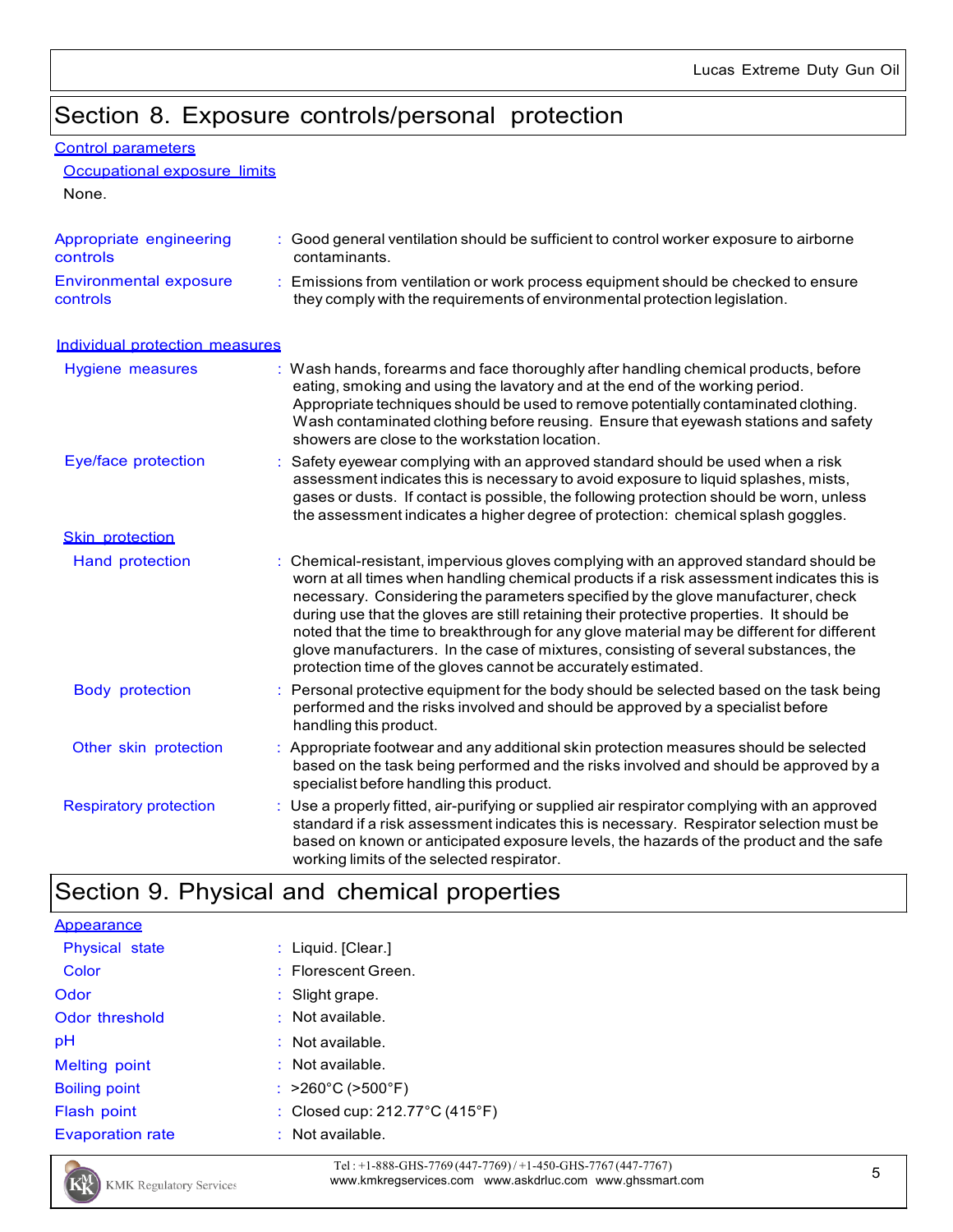### Section 9. Physical and chemical properties

| Flammability (solid, gas)                       | $:$ Not available.                                            |
|-------------------------------------------------|---------------------------------------------------------------|
| Lower and upper explosive<br>(flammable) limits | $:$ Not available.                                            |
| Vapor pressure                                  | $:$ Not available.                                            |
| Vapor density                                   | $:$ Not available.                                            |
| <b>Relative density</b>                         | : 0.897                                                       |
| <b>Solubility</b>                               | : Negligible at $25^{\circ}$ C                                |
| Partition coefficient: n-<br>octanol/water      | $:$ Not available.                                            |
| Auto-ignition temperature                       | $:$ Not available.                                            |
| Decomposition temperature                       | $:$ Not available.                                            |
| <b>Viscosity</b>                                | : Kinematic (100°C (212°F)): 0.15 cm <sup>2</sup> /s (15 cSt) |

# Section 10. Stability and reactivity

| Reactivity                            | : No specific test data related to reactivity available for this product or its ingredients.              |
|---------------------------------------|-----------------------------------------------------------------------------------------------------------|
| Chemical stability                    | $\therefore$ The product is stable.                                                                       |
| Possibility of hazardous<br>reactions | $\therefore$ Under normal conditions of storage and use, hazardous reactions will not occur.              |
| Conditions to avoid                   | $\therefore$ Excessive heat.                                                                              |
| Incompatible materials                | : Reactive or incompatible with the following materials: strong oxidizers.                                |
| Hazardous decomposition<br>products   | : Under normal conditions of storage and use, hazardous decomposition products should<br>not be produced. |

### Section 11. Toxicological information

#### Information on toxicological effects

#### Acute toxicity

#### There is no data available.

#### Irritation/Corrosion

| <b>Product/ingredient name</b> | Result          | <b>Species</b> | <b>Score</b> | Exposure | <b>Observation</b> |
|--------------------------------|-----------------|----------------|--------------|----------|--------------------|
| Zinc Alkyldithiophosphate      | Eves - Irritant | Rabbit         |              |          |                    |

#### **Sensitization**

There is no data available.

**Carcinogenicity** 

There is no data available. Specific target organ toxicity (single exposure) There is no data available. Specific target organ toxicity (repeated exposure) There is no data available.

Aspiration hazard

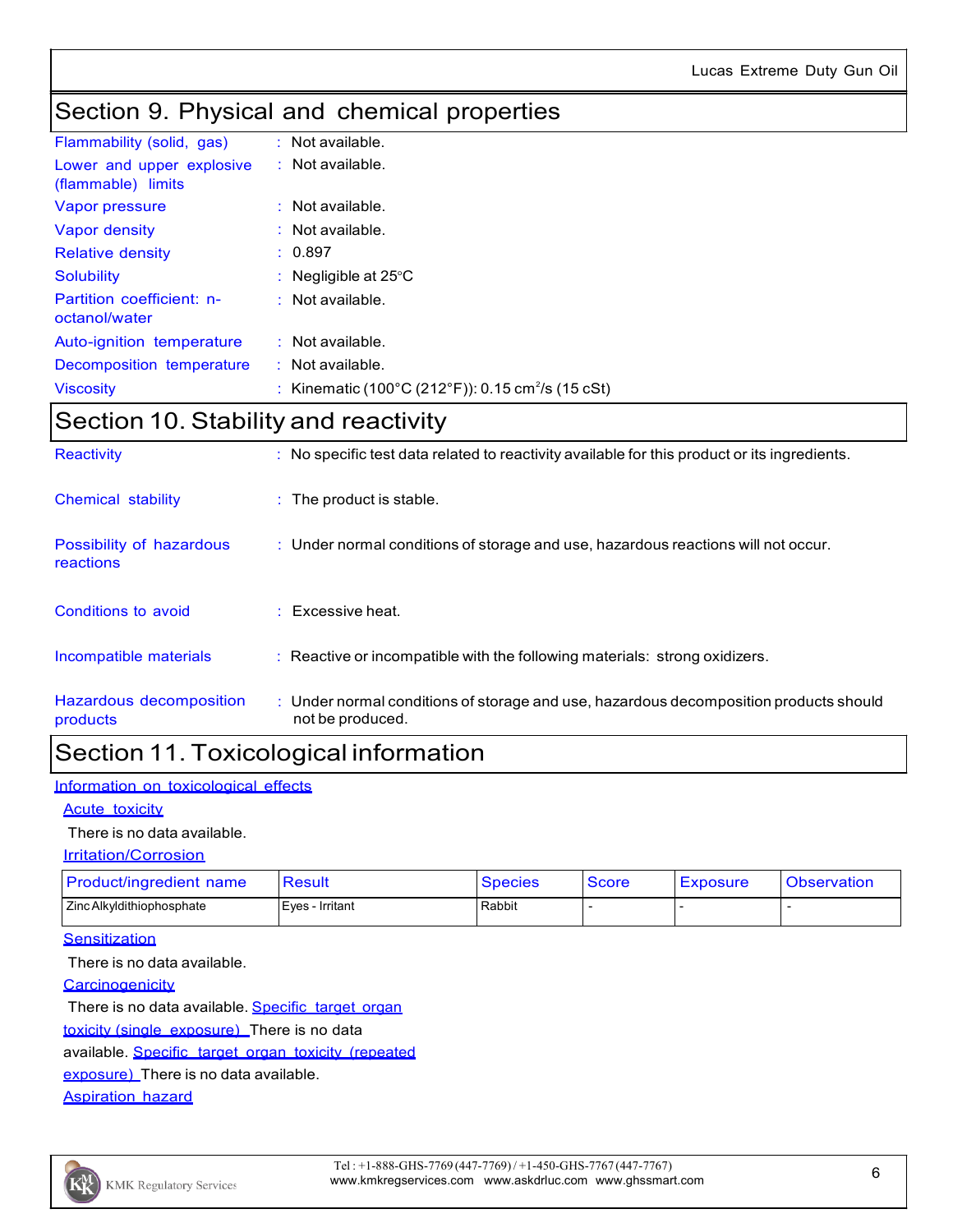# Section 11. Toxicological information

There is no data available.

| Information on the likely<br>routes of exposure | : Dermal contact. Eye contact. Inhalation. Ingestion.                                                 |  |
|-------------------------------------------------|-------------------------------------------------------------------------------------------------------|--|
| Potential acute health effects                  |                                                                                                       |  |
| Eye contact                                     | $\therefore$ Causes serious eye irritation.                                                           |  |
| Inhalation                                      | No known significant effects or critical hazards.                                                     |  |
| <b>Skin contact</b>                             | : Causes skin irritation.                                                                             |  |
| Ingestion                                       | : Irritating to mouth, throat and stomach.                                                            |  |
|                                                 | Symptoms related to the physical, chemical and toxicological characteristics                          |  |
| Eye contact                                     | $\therefore$ Adverse symptoms may include the following:<br>pain or irritation<br>watering<br>redness |  |
| <b>Inhalation</b>                               | $\therefore$ No known significant effects or critical hazards.                                        |  |
| <b>Skin contact</b>                             | $\therefore$ Adverse symptoms may include the following:<br>irritation<br>redness                     |  |
| Ingestion                                       | $\therefore$ No known significant effects or critical hazards.                                        |  |
|                                                 |                                                                                                       |  |

| Delayed and immediate effects and also chronic effects from short and long term exposure                |  |
|---------------------------------------------------------------------------------------------------------|--|
| Short term exposure                                                                                     |  |
| $\therefore$ No known significant effects or critical hazards.<br>Potential immediate<br>effects        |  |
| $\therefore$ No known significant effects or critical hazards.<br>Potential delayed effects             |  |
| Long term exposure                                                                                      |  |
| $\therefore$ No known significant effects or critical hazards.<br><b>Potential immediate</b><br>effects |  |
| Potential delayed effects : No known significant effects or critical hazards.                           |  |
| Potential chronic health effects                                                                        |  |
| : No known significant effects or critical hazards.<br>General                                          |  |
| Carcinogenicity : No known significant effects or critical hazards.                                     |  |
| <b>Mutagenicity</b><br>: No known significant effects or critical hazards.                              |  |
| <b>Teratogenicity</b><br>$\therefore$ No known significant effects or critical hazards.                 |  |
| Developmental effects<br>$\therefore$ No known significant effects or critical hazards.                 |  |
| <b>Fertility effects</b><br>$\therefore$ No known significant effects or critical hazards.              |  |
|                                                                                                         |  |

#### Numerical measures of toxicity

Acute toxicity estimates

Thereisnodataavailable.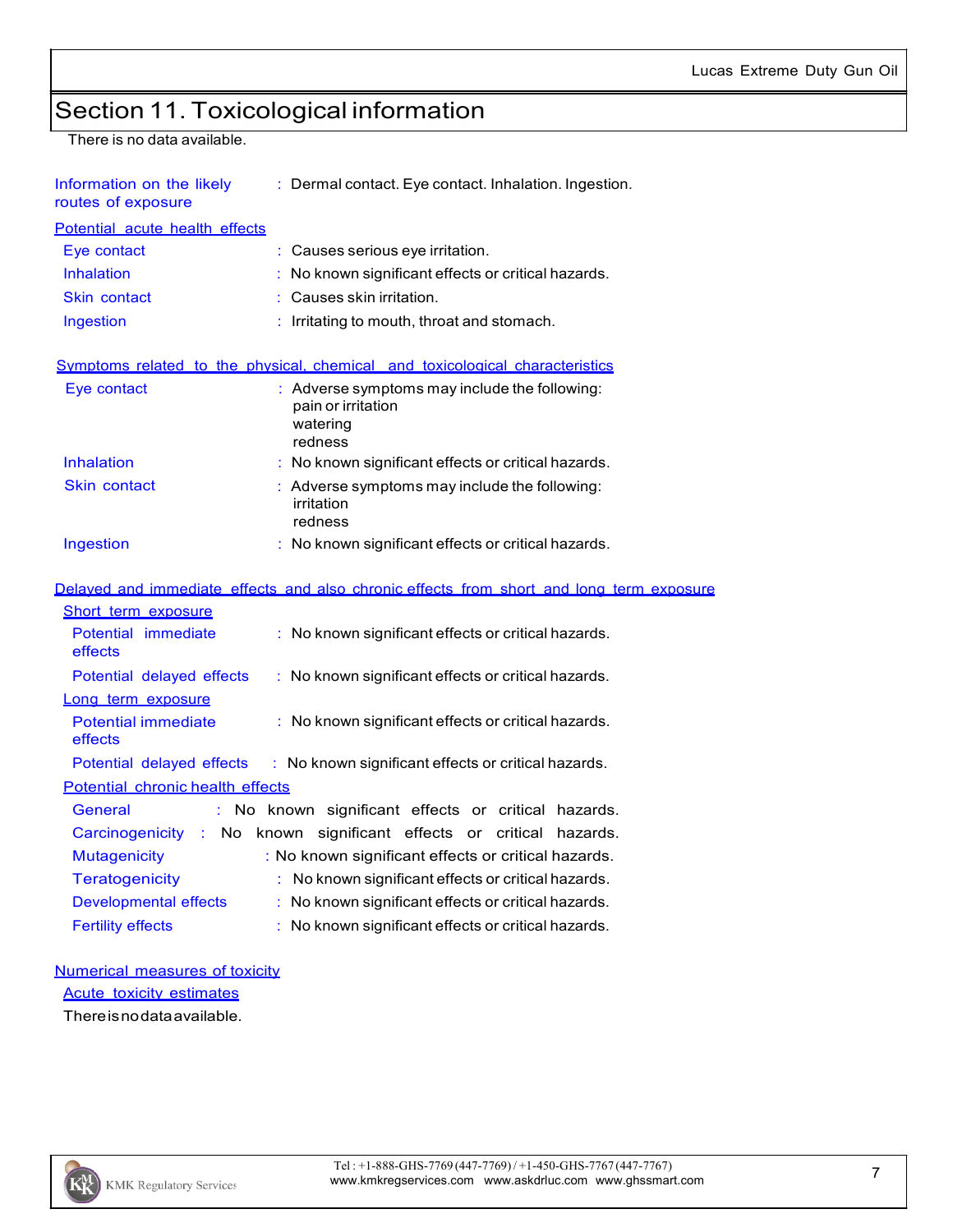# Section 12. Ecological information

#### **Toxicity**

| Product/ingredient name   | Result                   | <b>Species</b> | <b>Exposure</b> |
|---------------------------|--------------------------|----------------|-----------------|
| Zinc Alkyldithiophosphate | Acute EC50 1 to 5 mg/L   | Algae          | 96 hours        |
|                           | Acute EC50 1 to 1.5 mg/L | Crustaceans    | 48 hours        |
|                           | Chronic LC50 1 to 5 mg/L | Fish           | 96 hours        |

#### Persistence and degradability

There is no data available.

#### Bioaccumulative potential

There is no data available.

#### Mobility in soil

Soil/water partition coefficient  $(K_{OC})$ : There is no data available.

Other adverse effects : No known significant effects or critical hazards.

### Section 13. Disposal considerations

|  | Disposal method |  |
|--|-----------------|--|
|  |                 |  |

Is **Example 20** The generation of waste should be avoided or minimized wherever possible. Disposal of this product, solutions and any by-products should comply with the requirements of environmental protection and waste disposal legislation and any regional local authority requirements. Dispose of surplus and non-recyclable products via a licensed waste disposal contractor. Waste should not be disposed of untreated to the sewer unless fully compliant with the requirements of all authorities with jurisdiction. Waste packaging should be recycled. Incineration or landfill should only be considered when recycling is not feasible. This material and its container must be disposed of in a safe way. Care should be taken when handling empty containers that have not been cleaned or rinsed out. Empty containers or liners may retain some product residues. Avoid dispersal of spilled material and runoff and contact with soil, waterways, drains and sewers.

### Section 14. Transport information

| <b>DOT Classification</b>                                                             | <b>IMDG</b>                                                                           | <b>IATA</b>                                                                                                              |
|---------------------------------------------------------------------------------------|---------------------------------------------------------------------------------------|--------------------------------------------------------------------------------------------------------------------------|
| UN3082                                                                                | <b>UN3082</b>                                                                         | <b>UN3082</b>                                                                                                            |
| ENVIRONMENTALLY HAZARDOUS<br>SUBSTANCE, LIQUID, N.O.S. (Zinc<br>Alkyldithiophosphate) | ENVIRONMENTALLY HAZARDOUS<br>SUBSTANCE, LIQUID, N.O.S. (Zinc<br>Alkyldithiophosphate) | ENVIRONMENTALLY HAZARDOUS<br>SUBSTANCE, LIQUID, N.O.S. (Zinc.<br>Alkyldithiophosphate)                                   |
| 9<br>$\mathbf{\mathbf{\underline{Y}}}_2$                                              | 9<br>$\mathbf{r}$                                                                     | 9<br>$\bigoplus$                                                                                                         |
| Ш                                                                                     | Ш                                                                                     | Ш                                                                                                                        |
| Yes.                                                                                  | Yes.                                                                                  | Yes.                                                                                                                     |
|                                                                                       |                                                                                       | 8/11                                                                                                                     |
|                                                                                       | <b>KMK Regulatory Services</b>                                                        | Tel: +1-888-GHS-7769 (447-7769) / +1-450-GHS-7767 (447-7767)<br>www.kmkregservices.com www.askdrluc.com www.ghssmart.com |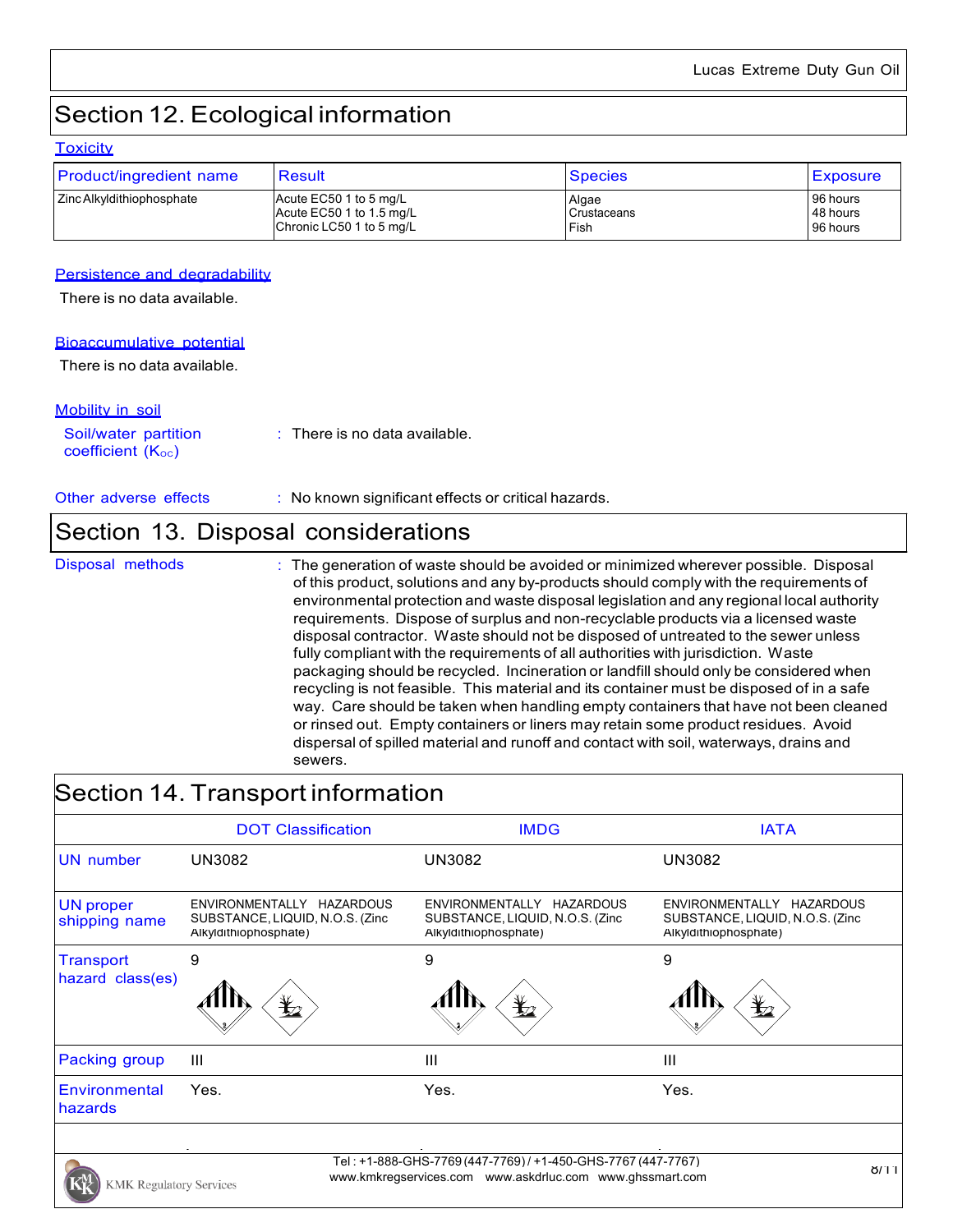### Section 14. Transport information

| Additional<br>information | Non-bulk packages of this product are<br>not regulated as hazardous materials<br>unless transported by inland waterway. | ١v<br>l k |
|---------------------------|-------------------------------------------------------------------------------------------------------------------------|-----------|
|                           | The marine pollutant mark is not required<br>when transported on inland waterways in                                    |           |
|                           | sizes of ≤5 L or ≤5 kg.                                                                                                 |           |

Fhe marine pollutant mark is not required The environmentally hazardous<br>when transported in sizes of ≤5 L or ≤5 substance mark is not required when vhen transported in sizes of ≤5 L or ≤5<br>:g.

transported in sizes of  $\leq$ 5 L or  $\leq$ 5 kg.

#### AERG : 171

Special precautions for user : Transport within user's premises: always transport in closed containers that are upright and secure. Ensure that persons transporting the product know what to do in the event of an accident or spillage.

Transport in bulk according to Annex II of MARPOL 73/78 and the IBC Code : Not available.

### Section 15. Regulatory information

| <b>U.S. Federal regulations</b>                                     |                   | : TSCA 8(a) PAIR: Zinc Alkyldithiophosphate |                       |                                                        |                 |                                                                           |                                                 |
|---------------------------------------------------------------------|-------------------|---------------------------------------------|-----------------------|--------------------------------------------------------|-----------------|---------------------------------------------------------------------------|-------------------------------------------------|
|                                                                     |                   |                                             |                       | TSCA 8(a) CDR Exempt/Partial exemption: Not determined |                 |                                                                           |                                                 |
|                                                                     |                   |                                             |                       |                                                        |                 | United States inventory (TSCA 8b): All components are listed or exempted. |                                                 |
|                                                                     |                   |                                             |                       | Clean Water Act (CWA) 307: Zinc Alkyldithiophosphate   |                 |                                                                           |                                                 |
|                                                                     |                   |                                             |                       |                                                        |                 |                                                                           |                                                 |
| Clean Air Act Section 112<br>(b) Hazardous Air<br>Pollutants (HAPs) | $:$ Not listed    |                                             |                       |                                                        |                 |                                                                           |                                                 |
| <b>Clean Air Act Section 602</b><br><b>Class   Substances</b>       | : Not listed      |                                             |                       |                                                        |                 |                                                                           |                                                 |
| Clean Air Act Section 602<br><b>Class II Substances</b>             | : Not listed      |                                             |                       |                                                        |                 |                                                                           |                                                 |
| <b>DEA List I Chemicals</b><br>(Precursor Chemicals)                | : Not listed      |                                             |                       |                                                        |                 |                                                                           |                                                 |
| <b>DEA List II Chemicals</b><br>(Essential Chemicals)               | : Not listed      |                                             |                       |                                                        |                 |                                                                           |                                                 |
| <b>SARA 302/304</b>                                                 |                   |                                             |                       |                                                        |                 |                                                                           |                                                 |
| Composition/information on ingredients                              |                   |                                             |                       |                                                        |                 |                                                                           |                                                 |
| No products were found.                                             |                   |                                             |                       |                                                        |                 |                                                                           |                                                 |
| <b>SARA 304 RQ</b>                                                  | : Not applicable. |                                             |                       |                                                        |                 |                                                                           |                                                 |
| <b>SARA 311/312</b>                                                 |                   |                                             |                       |                                                        |                 |                                                                           |                                                 |
| <b>Classification</b>                                               |                   | : Immediate (acute) health hazard           |                       |                                                        |                 |                                                                           |                                                 |
| Composition/information on ingredients                              |                   |                                             |                       |                                                        |                 |                                                                           |                                                 |
| <b>Name</b>                                                         |                   | %                                           | <b>Fire</b><br>hazard | Sudden<br>release of<br>pressure                       | <b>Reactive</b> | Immediate<br>(acute)<br>health<br>hazard                                  | <b>Delayed</b><br>(chronic)<br>health<br>hazard |

SARA 313

Zinc Alkyldithiophosphate 15 No. No. No. No. Yes. No. No.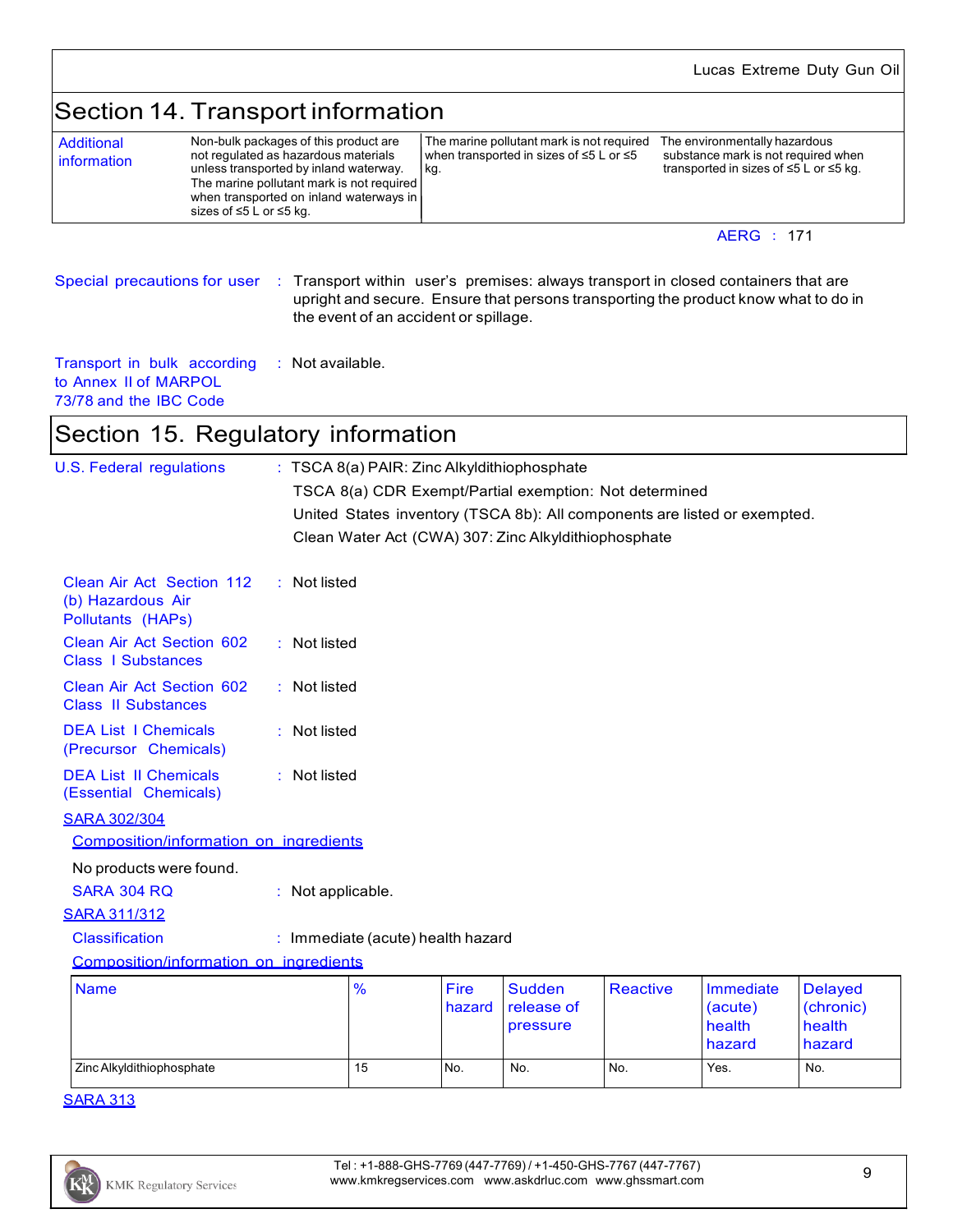# Section 15. Regulatory information

|                                           | <b>Product name</b>       | <b>CAS</b> number | $\frac{6}{6}$ |
|-------------------------------------------|---------------------------|-------------------|---------------|
| <b>Form R</b> - Reporting<br>requirements | Zinc Alkyldithiophosphate | 68649-42-3        | 15            |
| Supplier notification                     | Zinc Alkyldithiophosphate | 68649-42-3        | 15            |

SARA 313 notifications must not be detached from the SDS and any copying and redistribution of the SDS shall include copying and redistribution of the notice attached to copies of the SDS subsequently redistributed.

#### State regulations

| <b>Massachusetts</b> | $\therefore$ None of the components are listed.                                                                             |
|----------------------|-----------------------------------------------------------------------------------------------------------------------------|
| <b>New York</b>      | : None of the components are listed.                                                                                        |
| <b>New Jersey</b>    | : The following components are listed: Distillates (petroleum), hydrotreated heavy<br>paraffinic; Zinc Alkyldithiophosphate |
| Pennsylvania         | $\therefore$ The following components are listed: Zinc Alkyldithiophosphate                                                 |
| California Prop. 65  |                                                                                                                             |
|                      |                                                                                                                             |

No products were found.

### Section 16. Other information

#### Hazardous Material Information System (U.S.A.)

#### Health : 2 \* Flammability : 1 Physical hazards : 0

Caution: HMIS® ratings are based on a 0-4 rating scale, with 0 representing minimal hazards or risks, and 4 representing significant hazards or risks Although HMIS® ratings are not required on SDSs under 29 CFR 1910.1200, the preparer may choose to provide them. HMIS® ratings are to be used with a fully implemented HMIS® program. HMIS® is a registered mark of the National Paint & Coatings Association (NPCA). HMIS® materials may be purchased exclusively from J. J. Keller (800) 327-6868.

The customer is responsible for determining the PPE code for this material.

#### National Fire Protection Association (U.S.A.)

#### Health : 2 Flammability : 1 Instability : 0

Reprinted with permission from NFPA 704-2001, Identification of the Hazards of Materials for Emergency Response Copyright ©1997, National Fire Protection Association, Quincy, MA 02269. This reprinted material is not the complete and official position of the National Fire Protection Association, on the referenced subject which is represented only by the standard in its entirety.

Copyright ©2001, National Fire Protection Association, Quincy, MA 02269. This warning system is intended to be interpreted and applied only by properly trained individuals to identify fire, health and reactivity hazards of chemicals. The user is referred to certain limited number of chemicals with recommended classifications in NFPA 49 and NFPA 325, which would be used as a guideline only. Whether the chemicals are classified by NFPA or not, anyone using the 704 systems to classify chemicals does so at their own risk.

#### **History**

| Date of issue mm/dd/yyyy  | : 09/15/2014                                                                                                                                                                                                                                                                                                                                                                                                                                                                                                                                                          |
|---------------------------|-----------------------------------------------------------------------------------------------------------------------------------------------------------------------------------------------------------------------------------------------------------------------------------------------------------------------------------------------------------------------------------------------------------------------------------------------------------------------------------------------------------------------------------------------------------------------|
| <b>Version</b>            | $\therefore$ 1                                                                                                                                                                                                                                                                                                                                                                                                                                                                                                                                                        |
| <b>Revised Section(s)</b> | : Not applicable.                                                                                                                                                                                                                                                                                                                                                                                                                                                                                                                                                     |
| Prepared by               | : KMK Regulatory Services Inc.                                                                                                                                                                                                                                                                                                                                                                                                                                                                                                                                        |
| Key to abbreviations      | $\therefore$ ATE = Acute Toxicity Estimate<br><b>BCF</b> = Bioconcentration Factor<br>GHS = Globally Harmonized System of Classification and Labelling of Chemicals<br>IATA = International Air Transport Association<br>IBC = Intermediate Bulk Container<br>IMDG = International Maritime Dangerous Goods<br>LogPow = logarithm of the octanol/water partition coefficient<br>MARPOL 73/78 = International Convention for the Prevention of Pollution From Ships,<br>1973 as modified by the Protocol of 1978. ("Marpol" = marine pollution)<br>UN = United Nations |